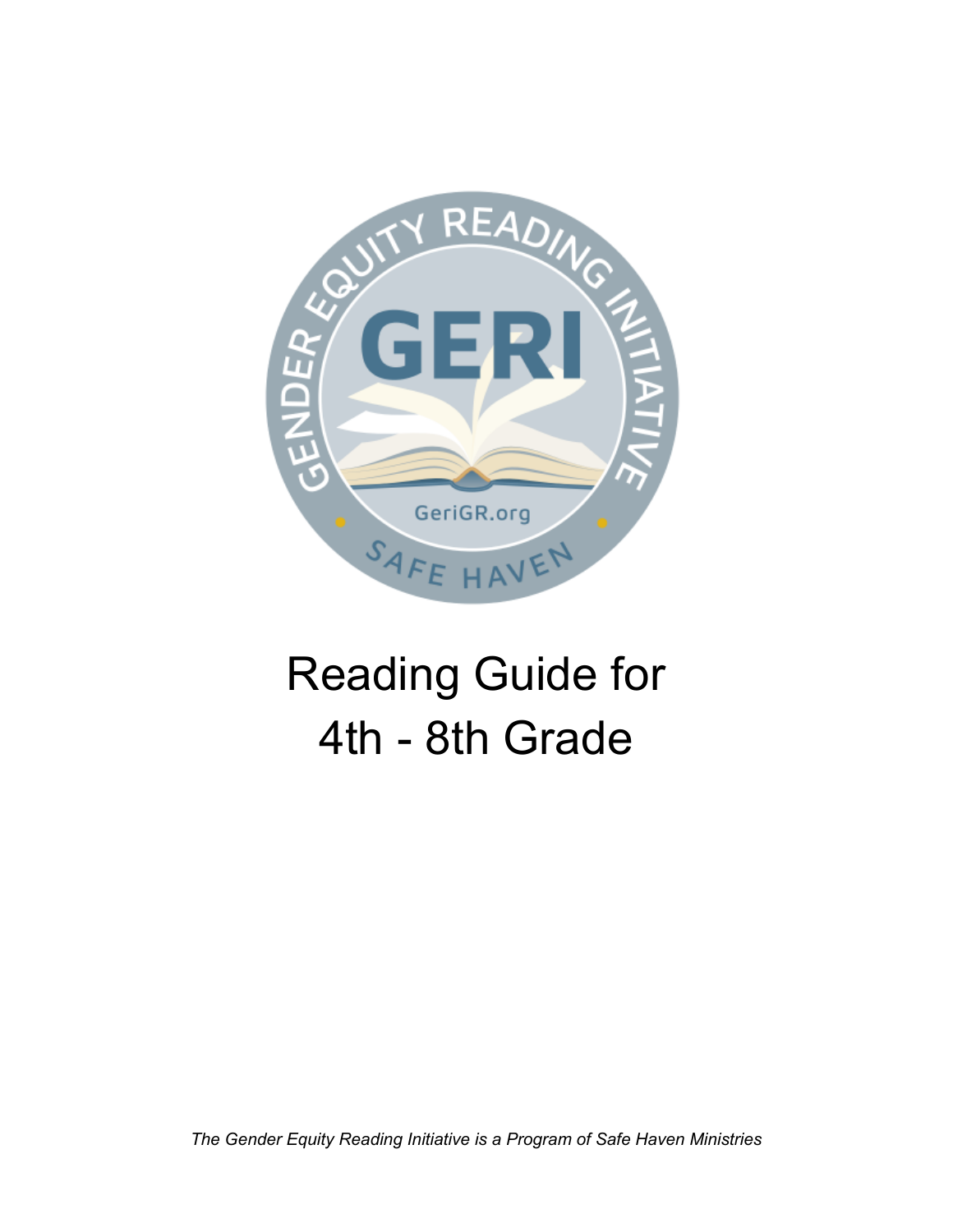# **Table of Contents**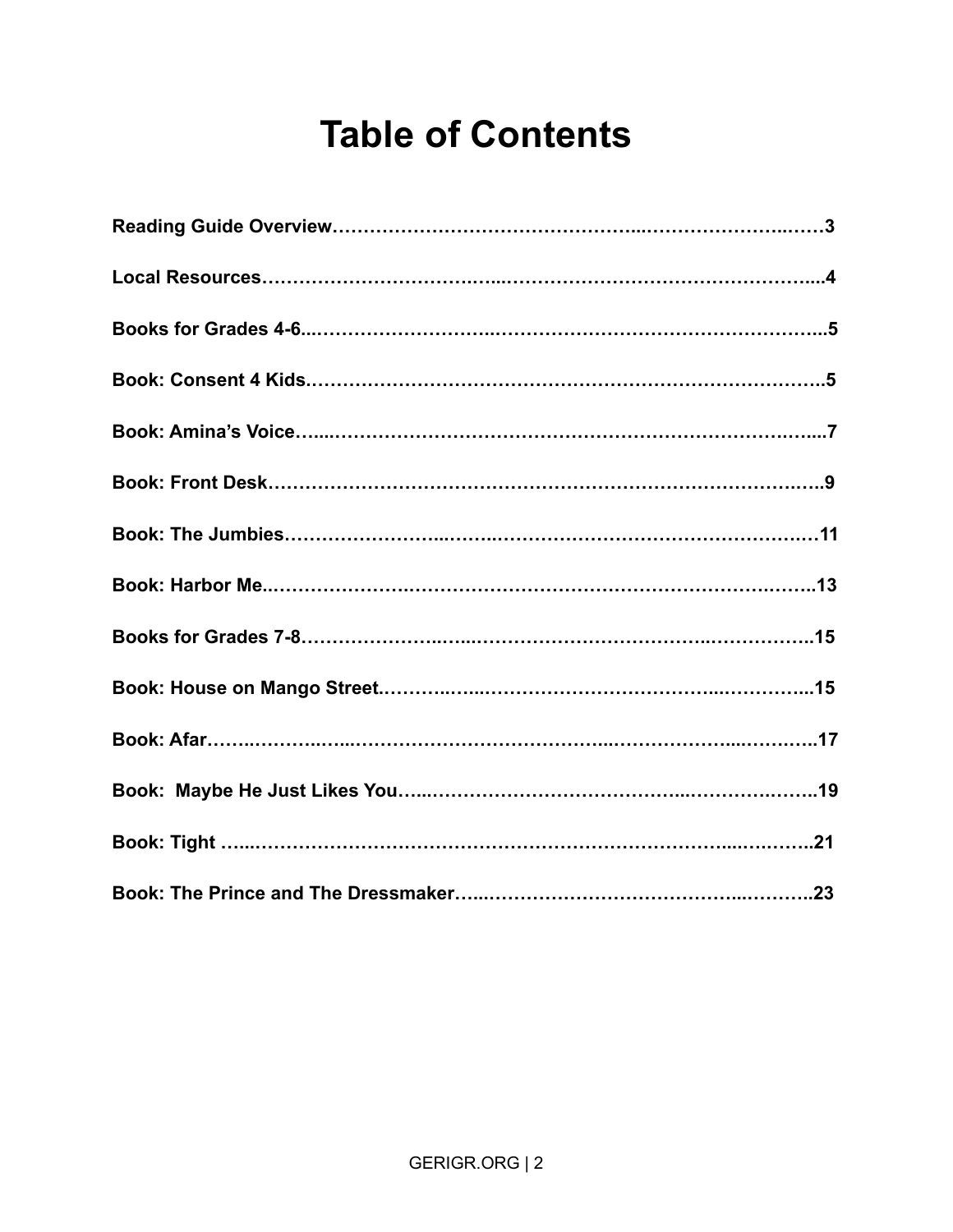# **About this Reading Guide**

The Gender Equity Reading Initiative (GERI) has created three separate guides based on grade level and age appropriateness of books. The guides range from the grade levels of Pre-k and lower up to high school level readers. This particular guide was made for youth within the middle grades (4th-8th).

The Reading Guide includes book summaries, an overview of themes in the book, discussion questions for ongoing conversations with your child or children, and activities you can use to promote healthy relationships, boundaries, and social norms.

The GERI has also created a Parent Toolkit that provides an overview of topics including:

- Tips on age appropriate conversations with your child(ren)
- Safe, unsafe, and unwanted touches
- Handling disclosures
- Community resources for victims/survivors

This toolkit can be downloaded at www.gerigr.org

# **Content Warning**

Safe Haven understands that some of the books included in the GERI will contain stories that show different forms of harm. Our goal is not to show violence for entertainment or shock value. However, violence is a reality in our world, and many people experience it day-to-day. The GERI Parent Toolkit and Reading Guides will help readers or parents/caregivers process and handle difficult conversations about sexual assault, domestic violence, and other forms of violence.

If what you read is too much, prioritize self care. Put the book down, take a break and talk to someone you trust about why you feel overwhelmed.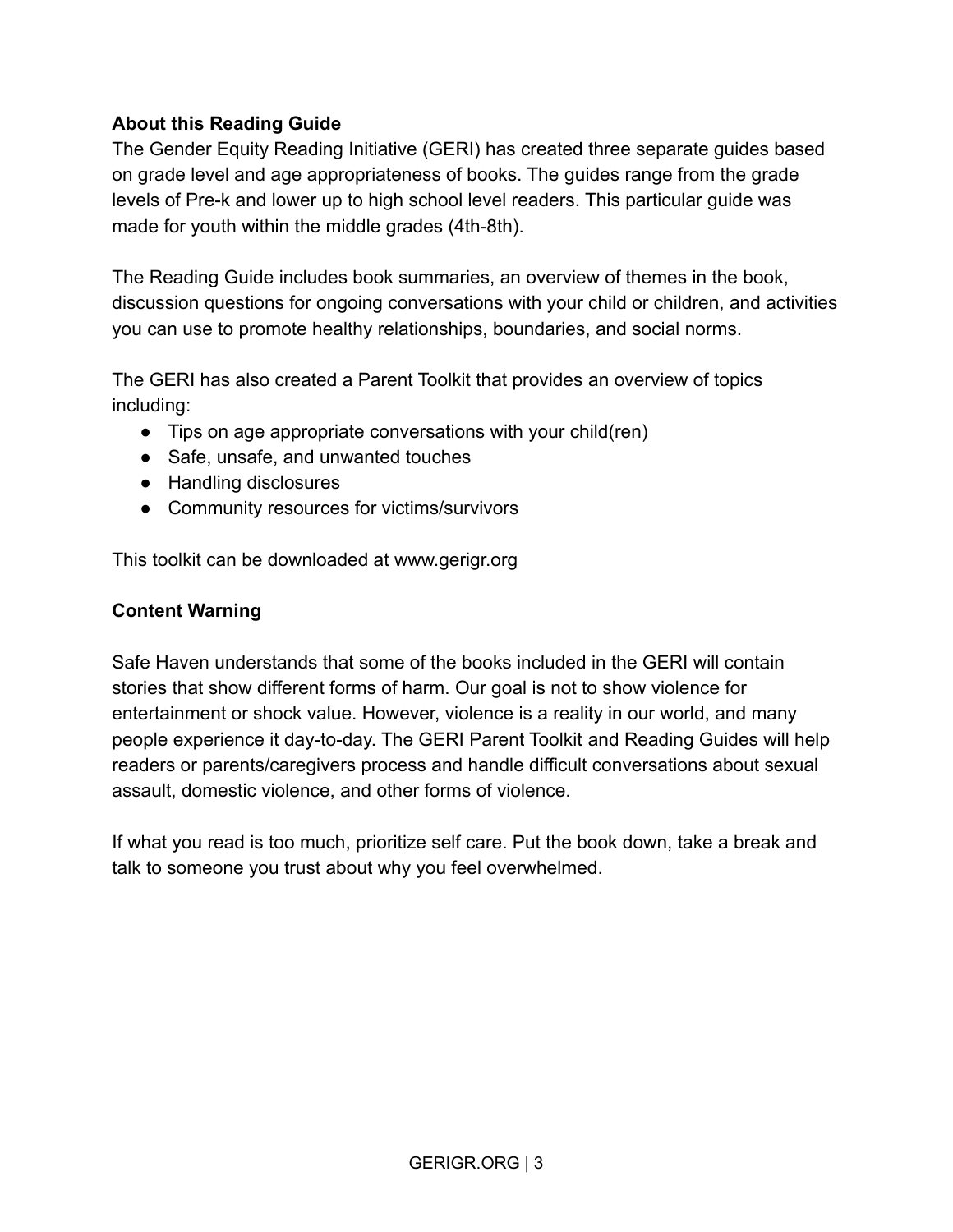#### **Resources**

This guide was created with the intent to give people who care for children and youth the tools to talk with them about tough subjects. Having these kinds of conversations can be hard. Do your best and speak from a place of concern and care.

If you or someone you know has experienced or is experiencing violence or abuse, the following are local resources that can provide free and confidential support:

Safe Haven Ministries Website: [www.shmgr.org](http://www.shmgr.org) 24/7 Hotline: 616- 452- 6664

YWCA West Central Michigan Website: [www.ywcawcmi.org](http://www.ywcawcmi.org) 24/7 Hotline: 616-454 -9922

Children's Advocacy Center of Kent County Website[:www.cac-kent.org](http://www.cac-kent.org) Number: 616-336-5160

Michigan Coalition to End Domestic and Sexual Violence (MCEDSV) Website: [www.mcedsv.org](http://www.mcedsv.org) 24/7 Hotline: 855-864- 2374 or text 866-238-1454

#### **National Resources:**

Rape, Abuse, and Incest National Network (RAINN) Website: <https://www.rainn.org/> 24/7 Hotline: 800-656-4673

Love is Respect Website: <https://www.loveisrespect.org/> 24/7 Hotline: 866-331-9474 or text LOVEIS to 22522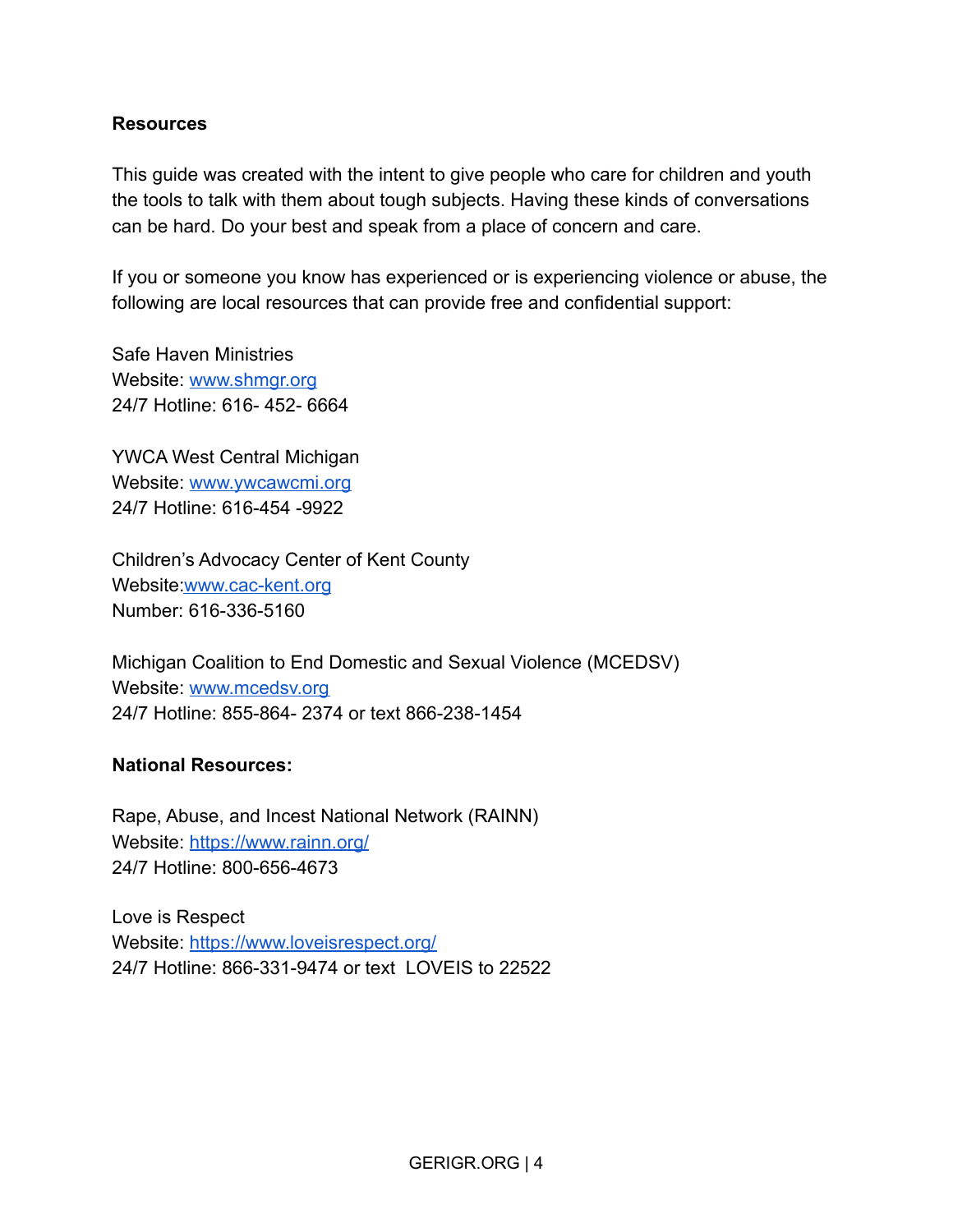# **Books for Grades 4 - 6**

# *Consent (for Kids!): Boundaries, Respect, and Being in Charge of You* by Rachel **Brian**

**Description:** Readers will learn about boundaries and how to set them, ways to respect themselves and others, what to do if someone makes them feel uncomfortable or unsafe, and much more. Along the way, they'll be encouraged to reflect on (and improve!) their own behavior and to practice consent in their daily lives. **Themes:** Consent, Boundaries, Respect

# **Questions for Consent (for Kids!)**

- 1. What does it mean to set a boundary? Name 5 ways that characters from the book set boundaries.
- 2. Can you name a time when a friend did not respect your boundaries?
- 3. How many parts are there to practicing consent?
- 4. What are some nonverbal ways someone can say no or let you know they are feeling uncomfortable?
- 5. How can you tell your friends that something they have done has made you uncomfortable?
- 6. No one is perfect and everyone makes mistakes. Have you ever disrespected someone else's boundaries? If you could redo that moment with what you know now, what would you do?
- 7. What were the 5 signs for a healthy relationship? What were the 5 signs for an unhealthy relationship?
- 8. What are some ways you can help someone who looks like they are in an uncomfortable situation?
- 9. Your best friend tells you that they won tickets to your favorite theme park and is bringing you along. On the way there, you both agree to get on each other's favorite ride first. You go with your friend to their favorite ride, and it's a super scary roller coaster. Even though you said you would get on it since your friend tried your ride, you're terrified. Is it ok to change your mind even if you already said yes? Would you be afraid of how your friend would react if you said no?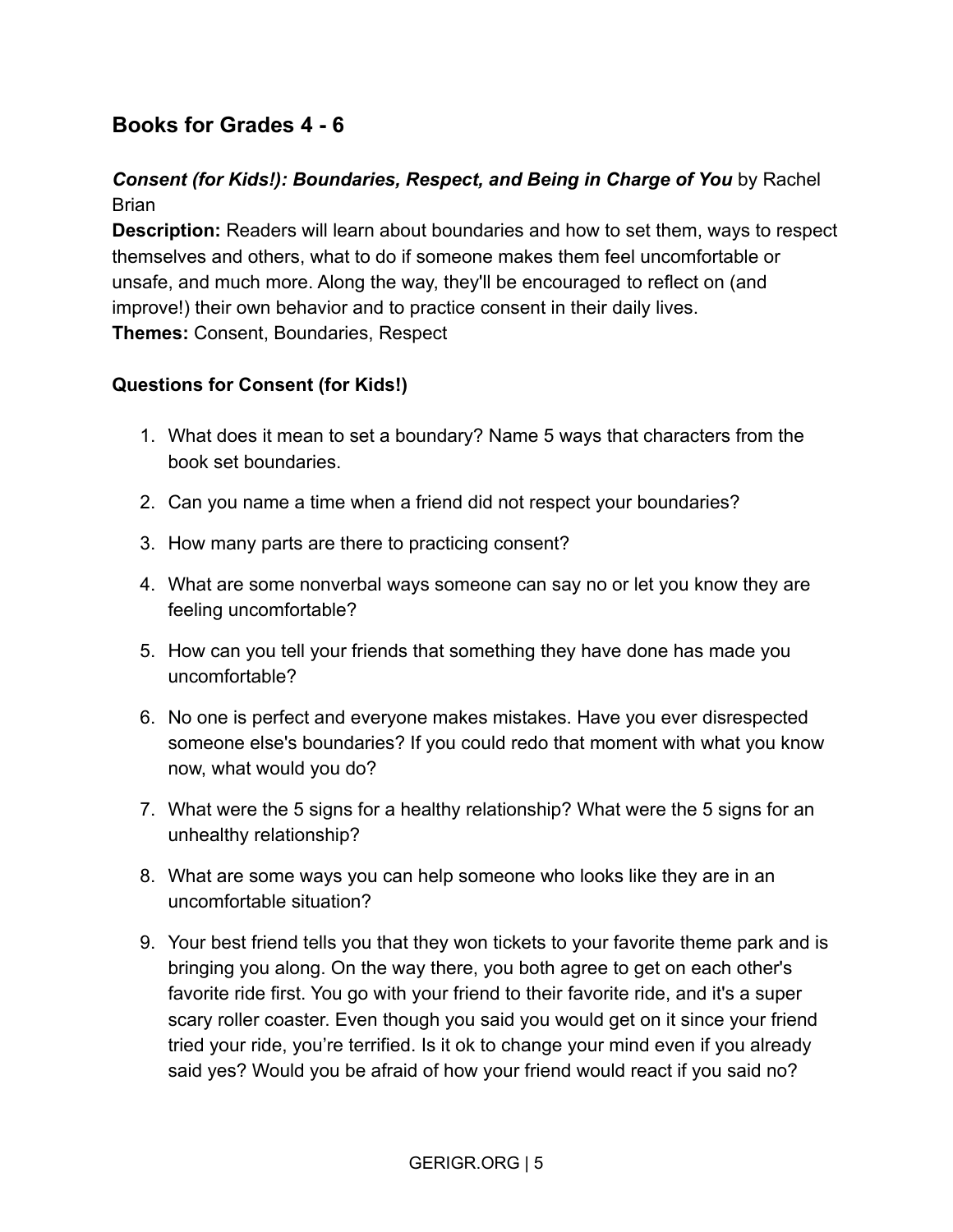# **Consent (for Kids!) Activities**

#### *Listen & Tell*

*Consent (for Kids!)* tells us that consent has two parts. Part one is telling people how you feel and part two is listening to how others feel. A great way to practice our consent skills is to improve our listening skills. For this activity, you will need one other person.

This activity is called the listening game. Here are the rules:

- 1. Each person will take a turn talking for 5 minutes about any topic they like.
- 2. The other person must listen and do their best to not interrupt the other person.
- 3. Now switch roles; the person that talked now listens, and the person that listened now talks.
- 4. After you have each had a turn to talk and listen, thank one another for sharing. Then share a summary of what the other person talked about.

#### *Design Your Own Comic Book*

Become a comic book artist! Draw your own comic about consent. In your comic, show other people setting boundaries and respecting other people's boundaries. Some questions to help you get started are:

- 1. How would you show that someone is setting a boundary?
- 2. How would you show someone respecting a boundary?
- 3. How would you show someone trying to learn what someone's boundary is?

#### *Consent and Aliens*

An alien spaceship just landed on earth! Our new alien friends want to learn how to fit into human society. But first, they have to learn about respecting boundaries. Alone or in a group, how would you define these words to the aliens: empathy, compassion, respect, consent, and bodily autonomy. After you define these words, how would you explain it to the aliens?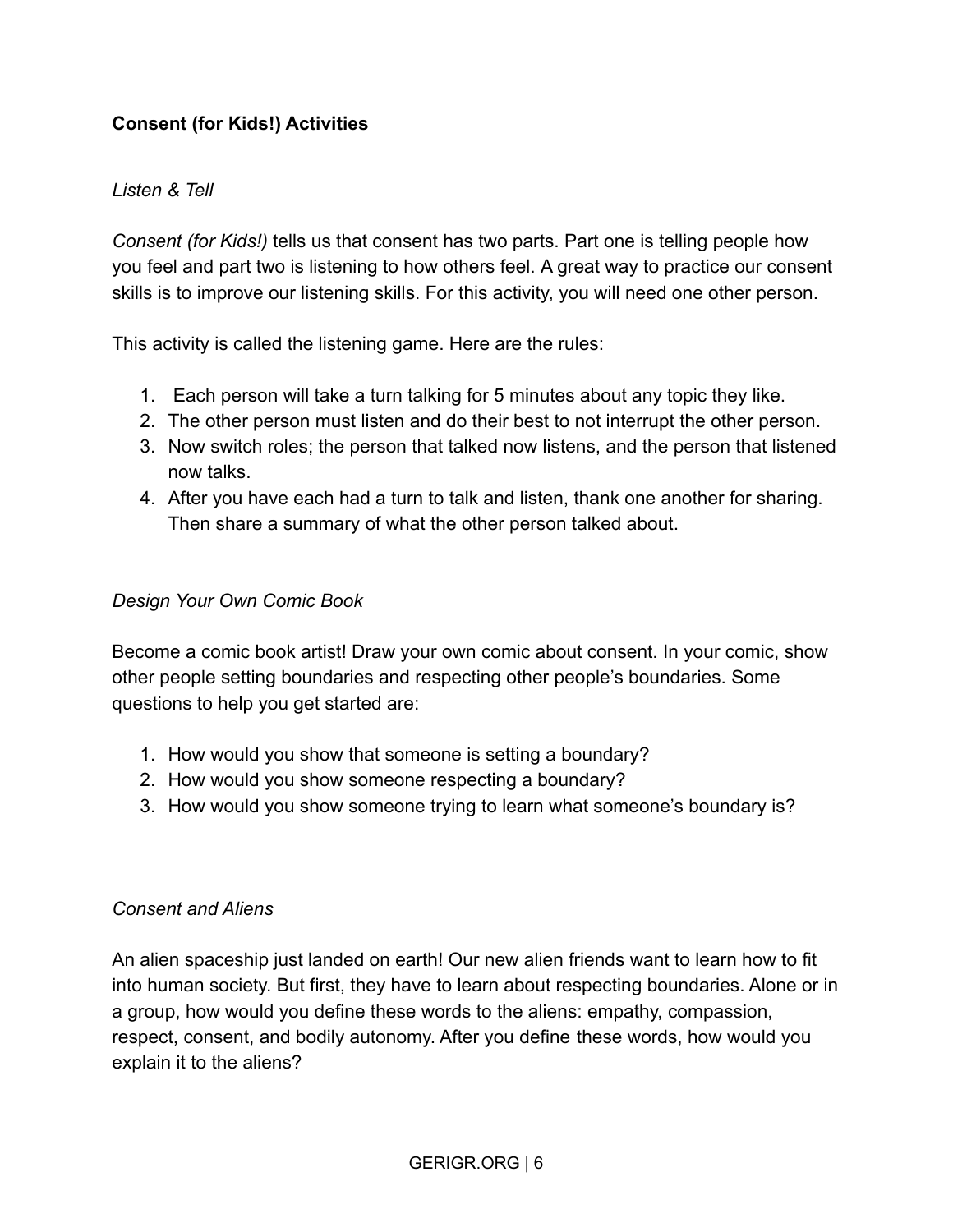# *Amina's Voice* by Hena Khan

**Description:** Amina has never been comfortable in the spotlight. She is happy just hanging out with her best friend, Soojin. Except, now that she's in middle school, everything feels different. Soojin is suddenly hanging out with Emily, one of the "cool" girls in the class, and even talking about changing her name to something more "American." Does Amina need to start changing too? Or hiding who she is to fit in? While Amina struggles with these questions, she also has to deal with the devastation of her local mosque being vandalized.

**Themes:** Girl Empowerment, Youth Leadership, Respect, Islamophobia, Community

# **Questions for Amina's Voice**

- 1. Amina begins to feel nervous as her friend Soojin talks about changing her name to something more "American". Why is Amina upset by this, and what does it mean to have an "American" name?
- 2. Baba, Amina's father, emphasizes the idea of perfection for both of his children. Why does Baba need them to be perfect?
- 3. Amina doesn't understand why Soojin wants to be friends with Emily after all the hurtful things she said to them in the past. How would you react if someone from your past that was mean to you now wanted to be your friend?
- 4. Why do you think Amina has a hard time speaking up to her friends and family?
- 5. Soojin and Amina are both teased for their cultures. Sometimes people will bully those who are different. Why do you think that is? If you were in Amina and Soojin's place, how would you feel and react?
- 6. People can be from the same family and have similar beliefs, but not always agree on them. In the story, Thaya Jaan believes that music is haram (forbidden) while Amina and her parents think that music is good. How does Amina deal with this? Has there been a time when your family disagreed on a shared belief?
- 7. After the Mosque is vandalized, Amina's community comes together to support her. Imam Malik says, "Muslims have far more friends than enemies in this country. Some people don't understand Islam or are misled and fear us. But I'm getting so many calls of support from our friends." How does Amina's community come together to support her and the people who attend her Mosque? What does community mean to you? Have you seen your community come together after something bad happens?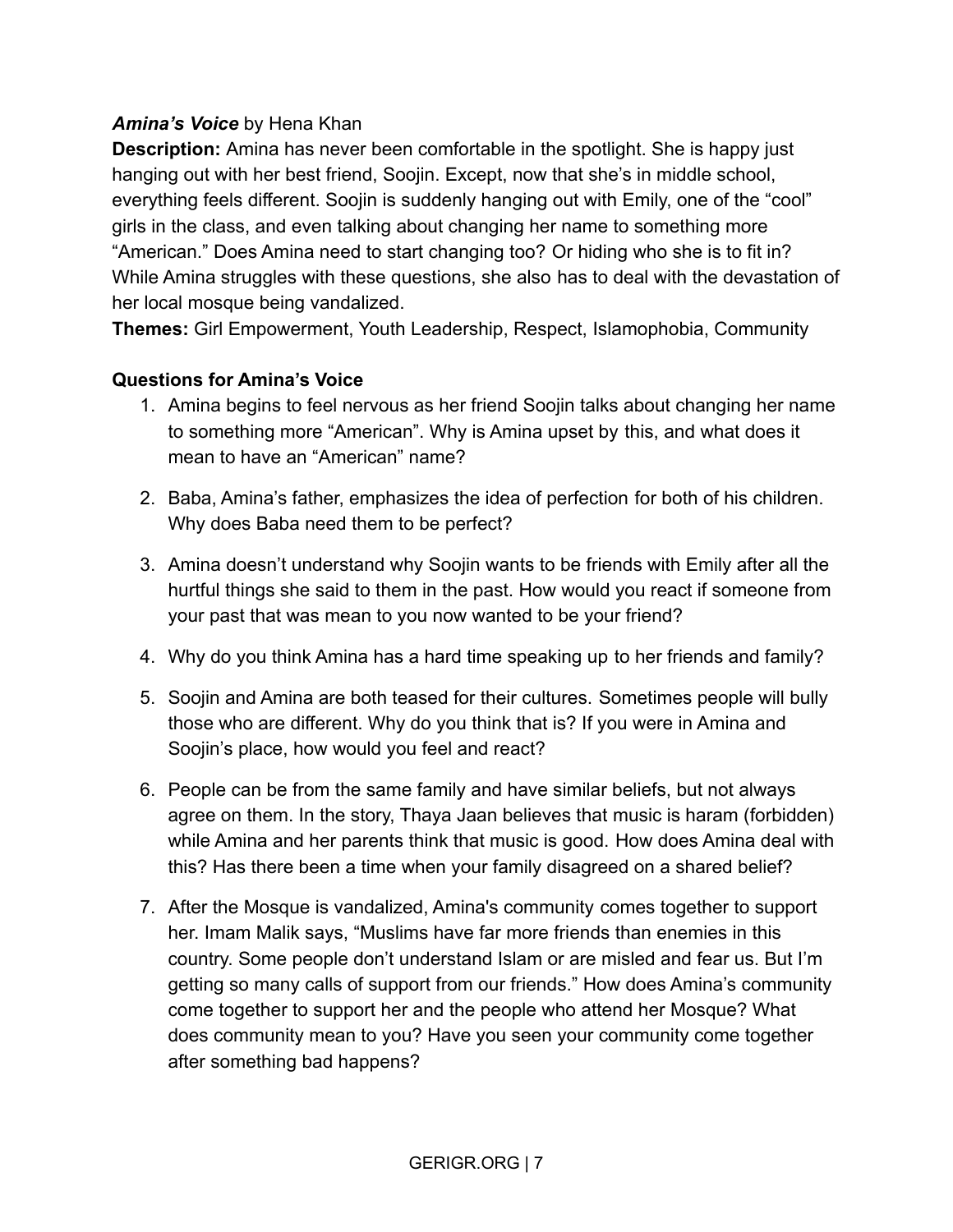# **Amina's Voice Activities**

#### *Learn a New Word*

*Amina's Voice* uses vocabulary from Islamic, Pakastani, and Korean culture. Language is a great way to connect and learn about people. Together, let's build a world word wall.

- 1. Search for words from our story that you are unfamiliar with
- 2. Once you have picked several words, look up their definitions
- 3. On a poster paper, place the words in categories based on cultural origin with their definitions
- 4. As you discover new words from other stories you can add to your world word wall!

#### *Food & Research*

Time to do some research! Food is a great way to show people you care about them. Throughout *Amina's Voice* we see how food helps characters relate to one another, like when Soojin shared her bulgogi with Emily at the lunch room table.

- 1. Research the meals mentioned in the book (kimchee, gulab jamun, bulgogi)
- 2. Find out what these meals look like and how are they shared
- 3. After you finish with meals from our book, search for meals from other countries and cultures.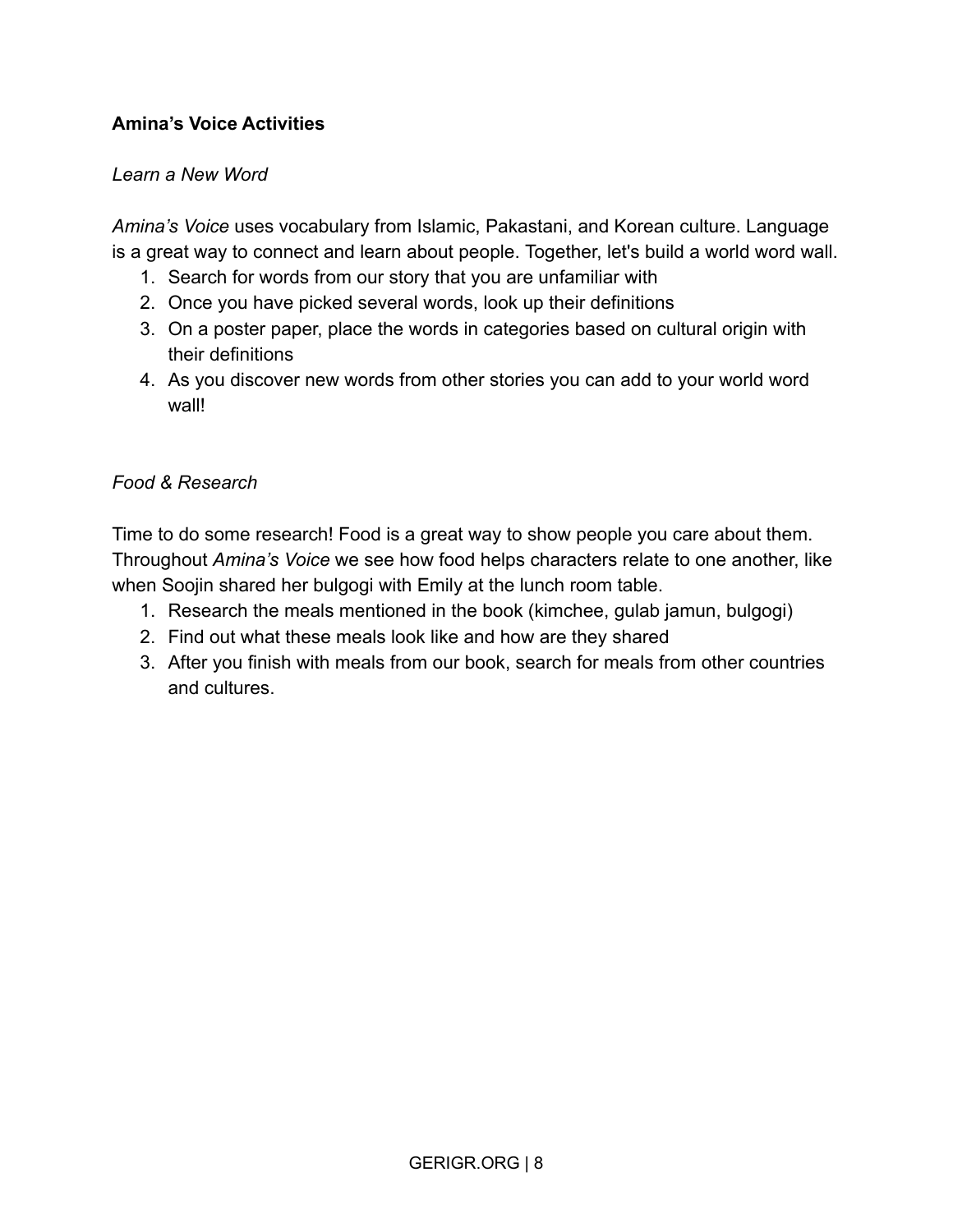# *Front Desk* by Kelly Yang

**Description:** Tang has a lot of secrets. Number 1: She lives in a motel, not a big house. Every day, while her immigrant parents clean the rooms, ten-year-old Mia manages the front desk of the Calivista Motel and tends to its guests. Number 2: Her parents hide immigrants. And if the mean motel owner, Mr. Yao, finds out they've been letting them stay in the empty rooms for free, the Tangs will be doomed. Number 3: She wants to be a writer. But how can she when her mom thinks she should stick to math because English is not her first language? It will take all of Mia's courage, kindness, and hard work to get through this year. Will she be able to hold on to her job, help the immigrants and guests, escape Mr. Yao, and go for her dreams? **Themes:** Immigration, Girl Empowerment, Family

#### **Questions for Front Desk**

- 1. Mia and her parents are new to the United States. How does her view of America change throughout our story?
- 2. Mr. Yao tells Mia to look out for "bad guys". How did he determine if someone was "bad," and what do you think of this?
- 3. Why do you think Mia's mother was trying to protect Mia by telling the principal they just moved from China?
- 4. How does Mia treat her responsibilities at the motel? Do you think that is too much responsibility for one kid?
- 5. Why do you think Mia is afraid to tell the other kids in her school she lives in a motel? Have you ever made up a story about yourself and why?
- 6. When Mia's mom says, "We're immigrants. Our lives are never fair," what does she mean by that?
- 7. Lupe describes the "two roller coasters in America" to Mia. What do the rollercoasters represent? Can you think of examples?
- 8. How do stereotypes harm different people in our story?
- 9. How does Mia stand up to the many injustices she witnesses throughout the novel?
- 10.Our story ends with Mia and the others jumping into the pool. What do you think this symbolizes for them?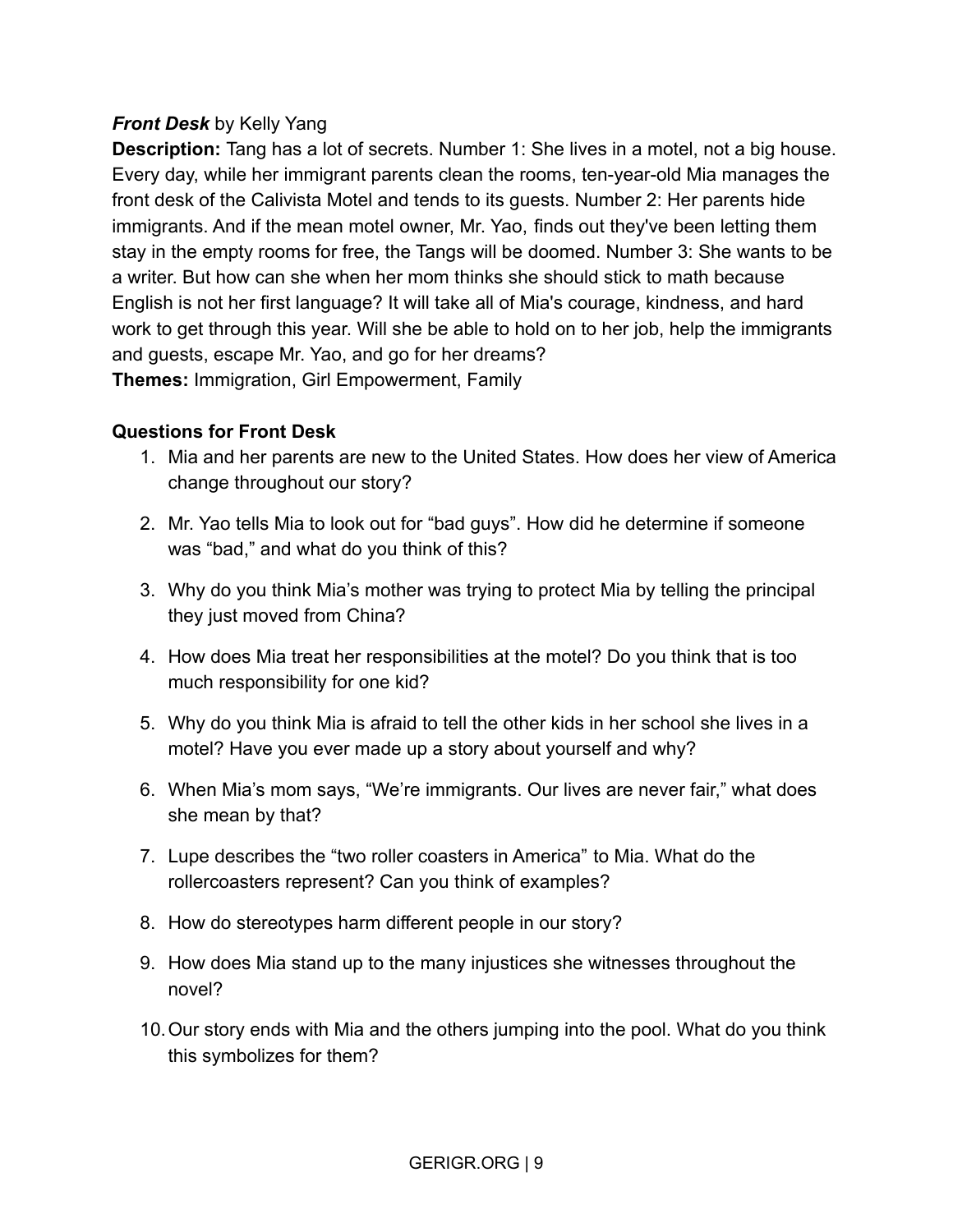# *Front Desk Activities*

#### *Character Letter*

All the characters from *Front Desk* had unique perspectives that greatly impacted Mia at one point or another in our story. Have kids write a letter from the perspective of their favorite character in our story. For example, Mia's mom might write a letter to their family back in China, or Mia might write to Lupe.

#### *Pen Pal*

Mia is able to help her friends, her family, and herself through the power of her letter writing. Write a letter to yourself, a friend, or family member about anything you want. Use a thesaurus like Mia to help expand your vocabulary!

#### *Watch a Video*

Check out this animated short called "*It wasn't easy growing up an Immigrant*" from the Youtube channel Storybooth. Kids will get to hear the story of Corrie as she talks about her experiences immigrating from the Philippines to America with her parents. Have kids watch the video for similarities and differences to Mia's experiences in our story.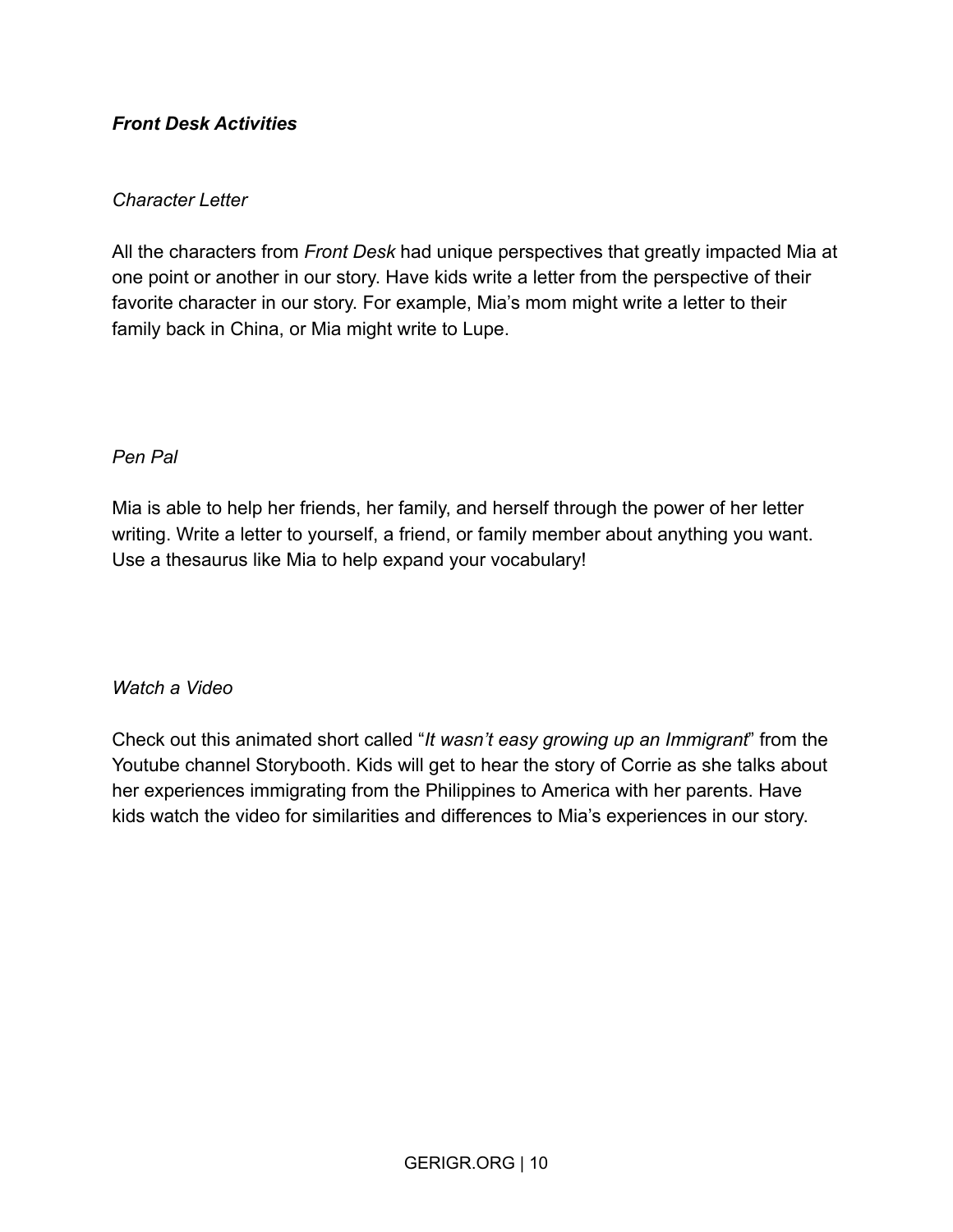# *The Jumbies* by Tracey Baptiste

**Description:** Corinne La Mer claims she isn't afraid of anything. Not scorpions, not the boys who tease her, and certainly not jumbies. They're just tricksters made up by parents to frighten their children. Then one night, Corinne chases an agouti all the way into the forbidden forest, and shining yellow eyes follow her to the edge of the trees. They couldn't belong to a jumbie. Or could they? When Corinne spots a beautiful stranger at the market the very next day, she knows something extraordinary is about to happen. When this same beauty, called Severine, turns up at Corinne's house, danger is in the air. Severine plans to claim the entire island for the jumbies. Corinne must call on her courage and her friends and learn to use ancient magic she didn't know she possessed to stop Severine and to save her island home. **Themes:** Girl Empowerment, Friendship, Community

# **Questions for The Jumbies**

- 1. The jumbies are based on Carribean folktales. What stories, tales or superstitions do you know that are similar to the jumbies?
- 2. Some folktales and stories are made to teach people lessons. But why do you think the stories about the jumbies exist?
- 3. What do you think the White Witch meant when she said "I can't help one side at the expense of the other"?
- 4. Severine offers to make dinner for Corinne and her father. But Corinne finds that there is something not right about the meal Severine is cooking. Have you ever felt like something was wrong but others said it was right?
- 5. What does Severine tell Corinne about her mother? How does Corinne feel about this new truth?
- 6. How does Corinne's friends react to finding out that she is half jumbie?
- 7. What does the White Witch explain to the children about magic?
- 8. Corinne says that she did not grow the orange trees to lock the jumbies in the forest. What was the reason for growing the orange trees?
- 9. Do you think the humans and the jumbies will find a way to share the island like Corinne hopes?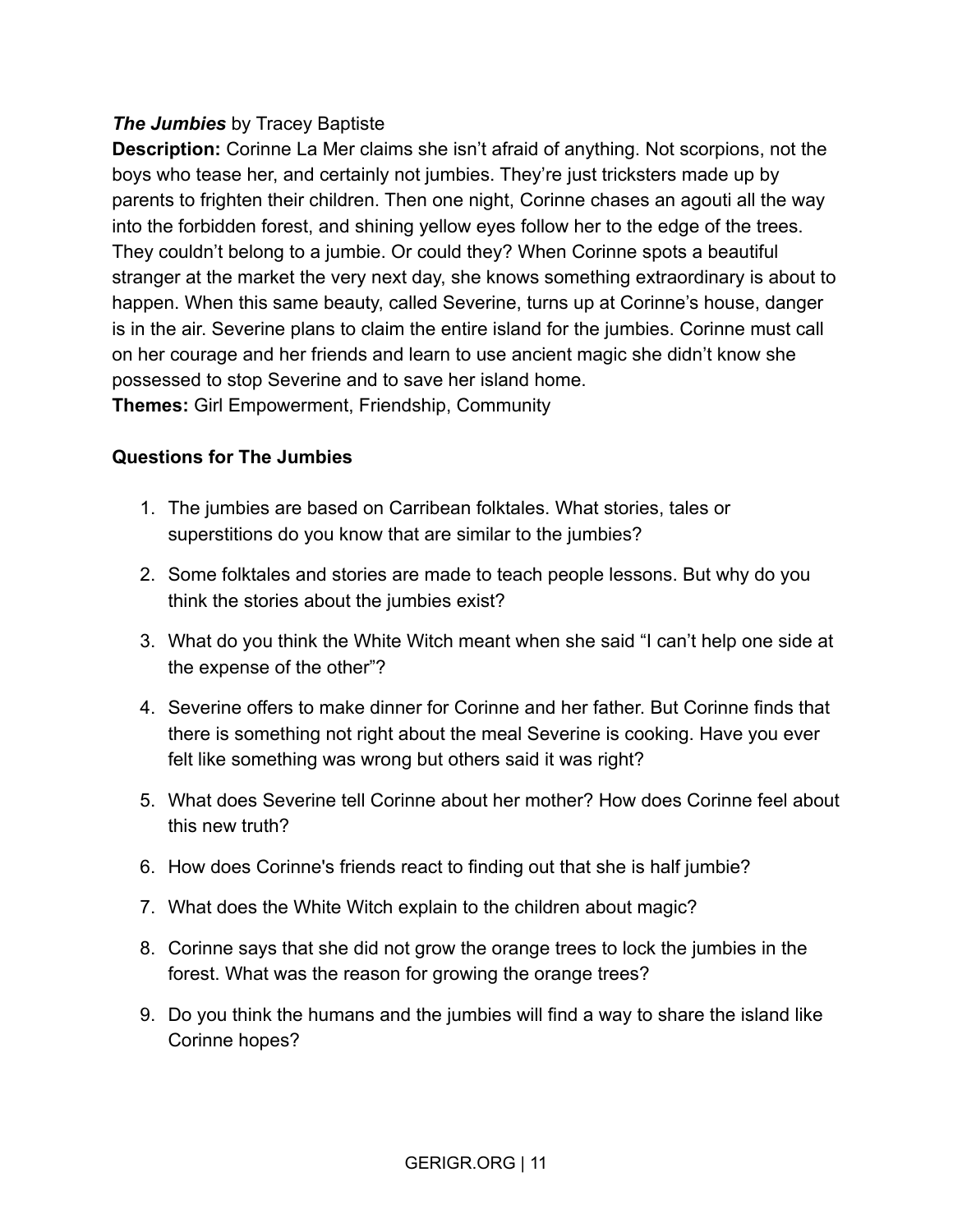# **The Jumbies Activities**

#### *Plant a Seed*

Corinne learned that even one small seed can grow into something magnificent. Her small seed grew into her wonderful orange tree. Buy an indoor or outdoor gardening kit and begin your own planting journey!

#### *Find a Jumbie*

The author of our tale, Tracey Baptise, based this book on the stories she heard while growing up In Trinidad. Throughout the book she names several jumbies (Douens, La Diabless, Soucouyant) but these are not all the jumbies. Do some research and see what other jumbie-like creatures you can find based on Carribean folklore.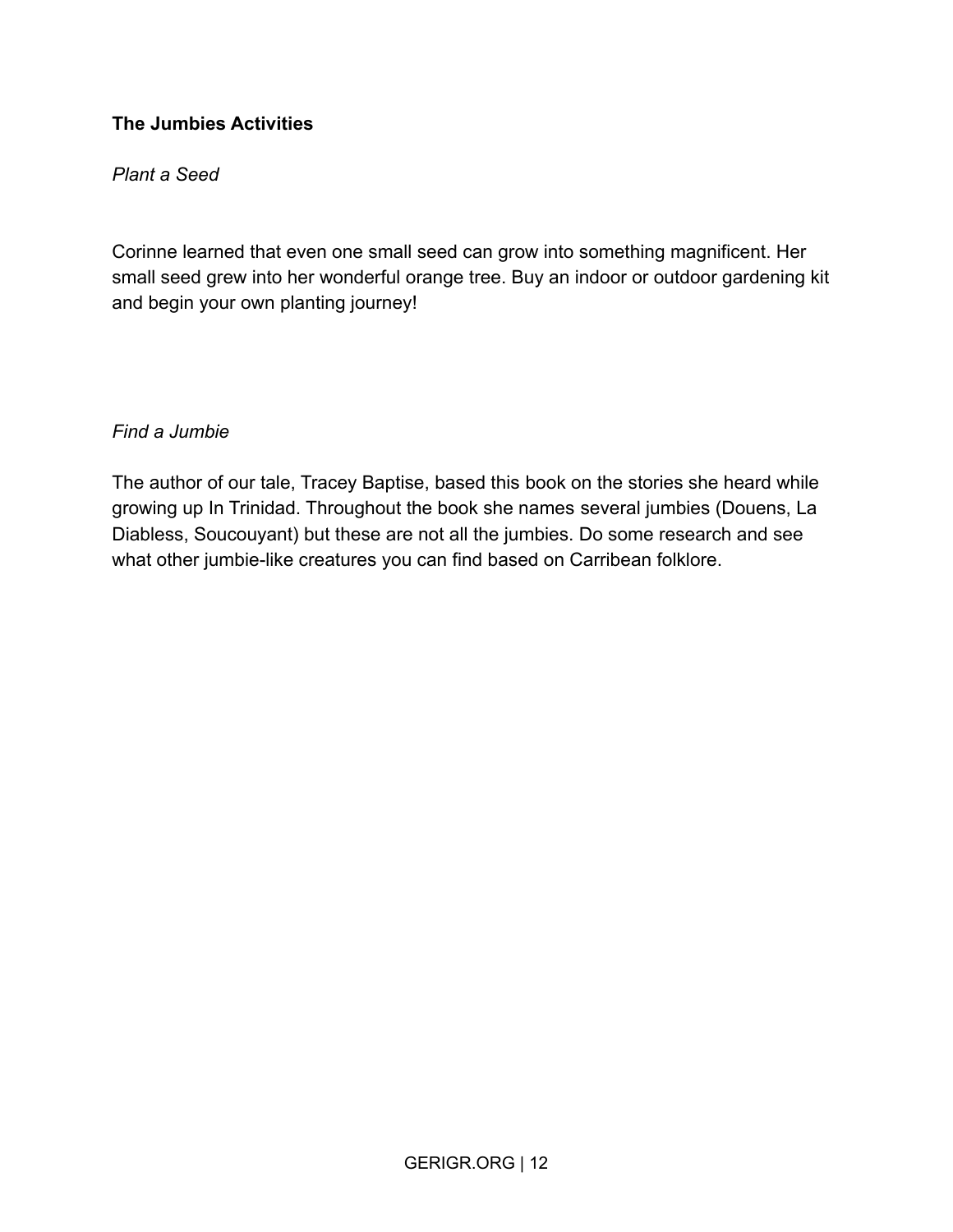# *Harbor Me* by Jacqueline Woodson

**Description:** It all starts when six kids have to meet for a weekly chat—by themselves, with no adults to listen in. There, in the room they soon dub the ARTT Room (short for "A Room to Talk"), they discover it's safe to talk about what's bothering them—everything from Esteban's father's deportation and Haley's father's incarceration to Amari's fears of racial profiling and Ashton's adjustment to his changing family fortunes. When the six are together, they can express the feelings and fears they have to hide from the rest of the world. And together, they can grow braver and more ready for the rest of their lives.

**Themes:** Racism, Immigration, Friendship, Emotions

# **Questions for Harbor Me**

- 1. What did you think this book is going to be about?
- 2. Haley says that "once we circled around each other, and listened. Or maybe what matters most is that we were heard." What does this mean?
- 3. What does the "ARTT" room stand for?
- 4. When Amari mentions that none of the kids have freedom, what does he mean? What does his version of freedom look like? What does your version of freedom look like?
- 5. While sitting together, the kids talk about how easily things can change. How do you feel about change? Do you think it comes too quick or too slow?
- 6. Ashton tells the other children before coming to school with them he didn't have to think about color. How do the other children react to this?
- 7. After reading how the children reacted to Ashton's comments on race, how do you feel about what was said?
- 8. Do you think the "ARTT" room kids will get to see Esteban again?
- 9. What question would you ask each of our main characters?
- 10.How do you feel about this book ending?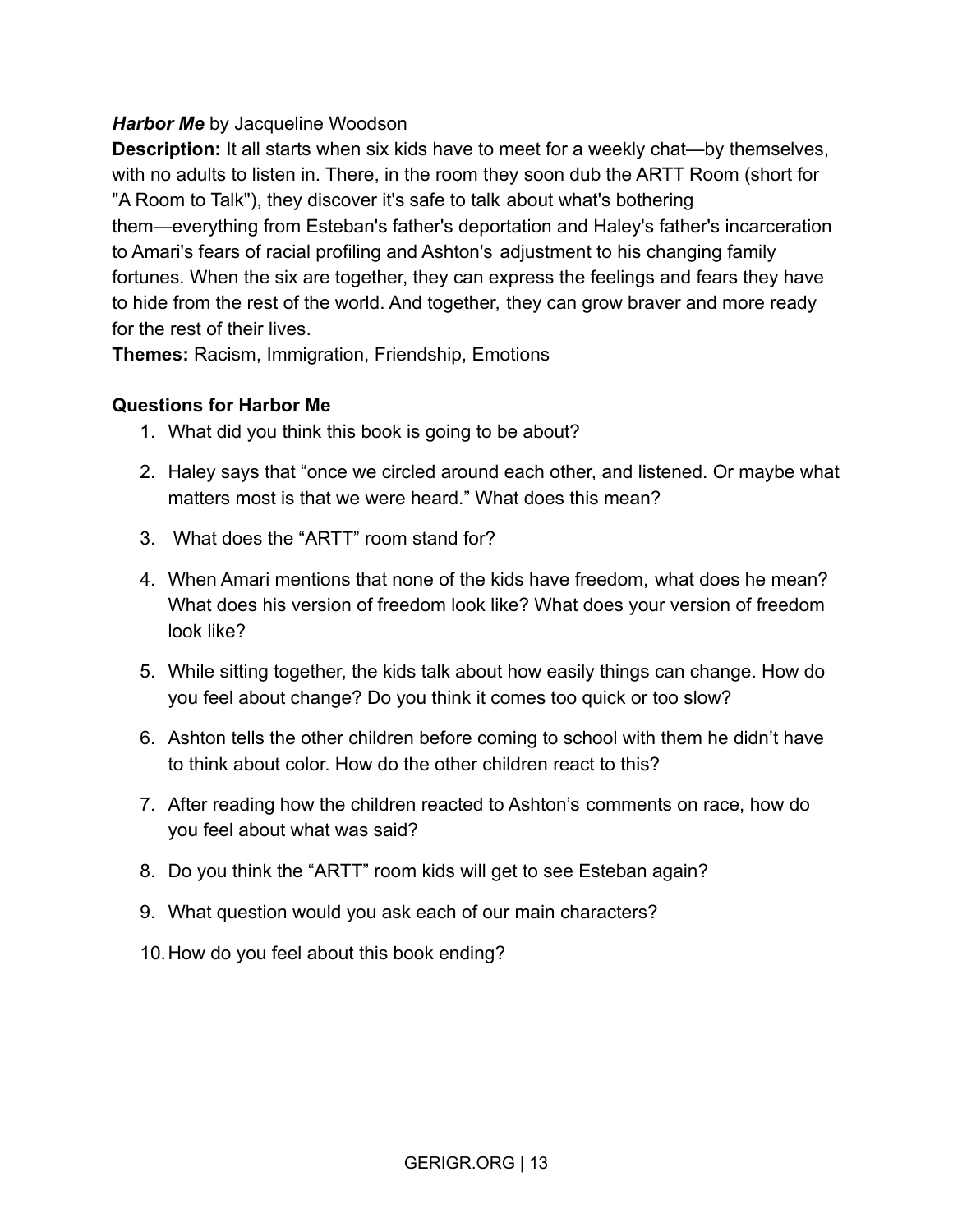# **Harbor Me Activities**

#### *Create a Poem*

Esteban's Papi wrote poems as a way to express his love to his family. Write a poem from the point of view of each of the "ARTT" room students (Haley, Holly, Esteban, Amari, Tiago, and Ashton). Think about what their interest are, the stories they shared in the "ARTT" room, and their dreams.

#### *Time Capsule*

Haley brings her recorder to the "ARTT" room and lets the other kids record their stories and experiences. She does this so that one day when they all come back together they can remember the memories they share.

- 1. Write and date a letter to yourself with questions for future you to answer
- 2. Put a few things in your box that represent who you are now
- 3. Include some photos of family and friends
- 4. Put all of these into an old shoe box
- 5. Open the shoe box a year from when you closed it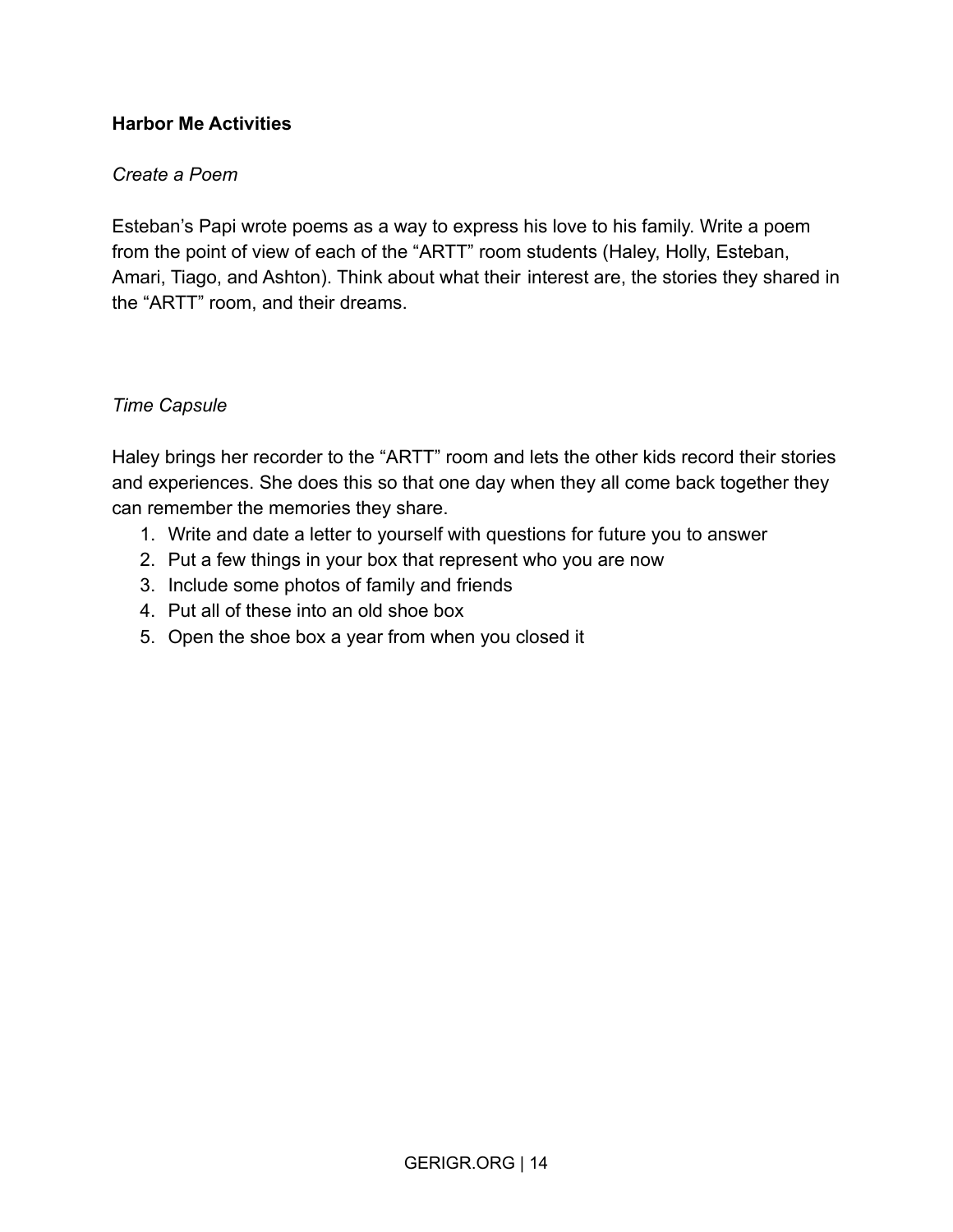# **Books for Grades 7 - 8**

#### **The** *House on Mango Street* by Sandra Cisneros

**Description:** *The House on Mango Street* is the story of a young Latina growing up in Chicago. Told through a story of vignettes, the story is both heartbreaking and joyful, and has touched countless readers.

**Themes:** Girl Empowerment, Toxic Masculinity, Sexual Assault, Imigration, Respect

#### **Questions for The House on Mango Street**

- 1. How does Esperanza's community shape the way she thinks, feels, and acts?
- 2. Which Family from the House on Mango Street reminds you of your own family? Why?
- 3. Esperanza and her friends try on high heels that they borrowed from the "family with little feet." The girls gain a lot of attention from the boys and men of their neighborhood. What kind of attention did the girls receive? How does this make them feel?
- 4. Esperanza lives in a bilingual community where most of her neighbors, friends, and family can speak English, Spanish, or both. How does language divide and include different members of the community?
- 5. Why is Mamamcita upset when her baby speaks English?
- 6. In the chapter "Beautiful & Cruel," Esperanza says, "I have begun my own quiet war." What is she referring to?
- 7. Throughout *The House on Mango Street,* violence is a recurring theme for multiple characters. Esperanza, like many people in her community, is aware of what happens. Why do you think no one intervenes? How do you think these experiences impact Esperanza?
- 8. In her final words for *The House on Mango Street,* Esperanza talks about packing her bags with all her books and leaving her community to go far away. She says, "They will not know I have gone away to come back. For the ones I left behind. For the ones who cannot get out." What does she mean? Who might be the people she is coming back for? Who are the ones that cannot leave?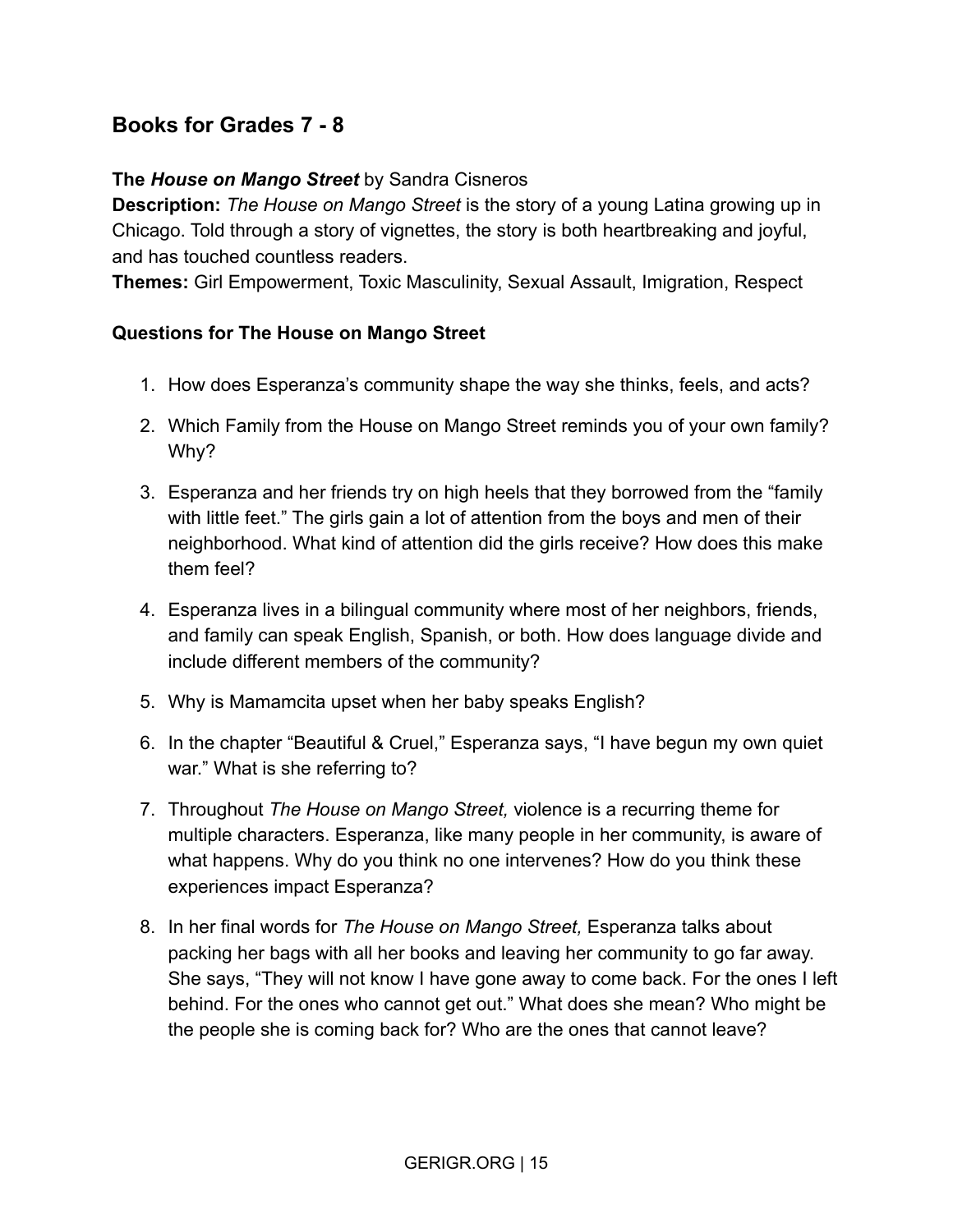# **The House on Mango Street Activities**

#### *Role Models*

Esperanza meets many women and girls that inspire her as she grows into herself. Find the three women named below in our story. Then explain what they did and how they are a role model for Esperanza.

- 1. Sally
- 2. Aunt Lupe
- 3. Minerva
- 4. Esperanza's Mother

#### *Poem Writing*

Esperanza discovers she has a talent for writing poetry. This is a talent that multiple people throughout the story comment on. Picking one of several themes mentioned below, create your own poem inspired by *The House on Mango Street*.

- 1. Language
- 2. Family
- 3. Beauty
- 4. Growing up
- 5. Falling in love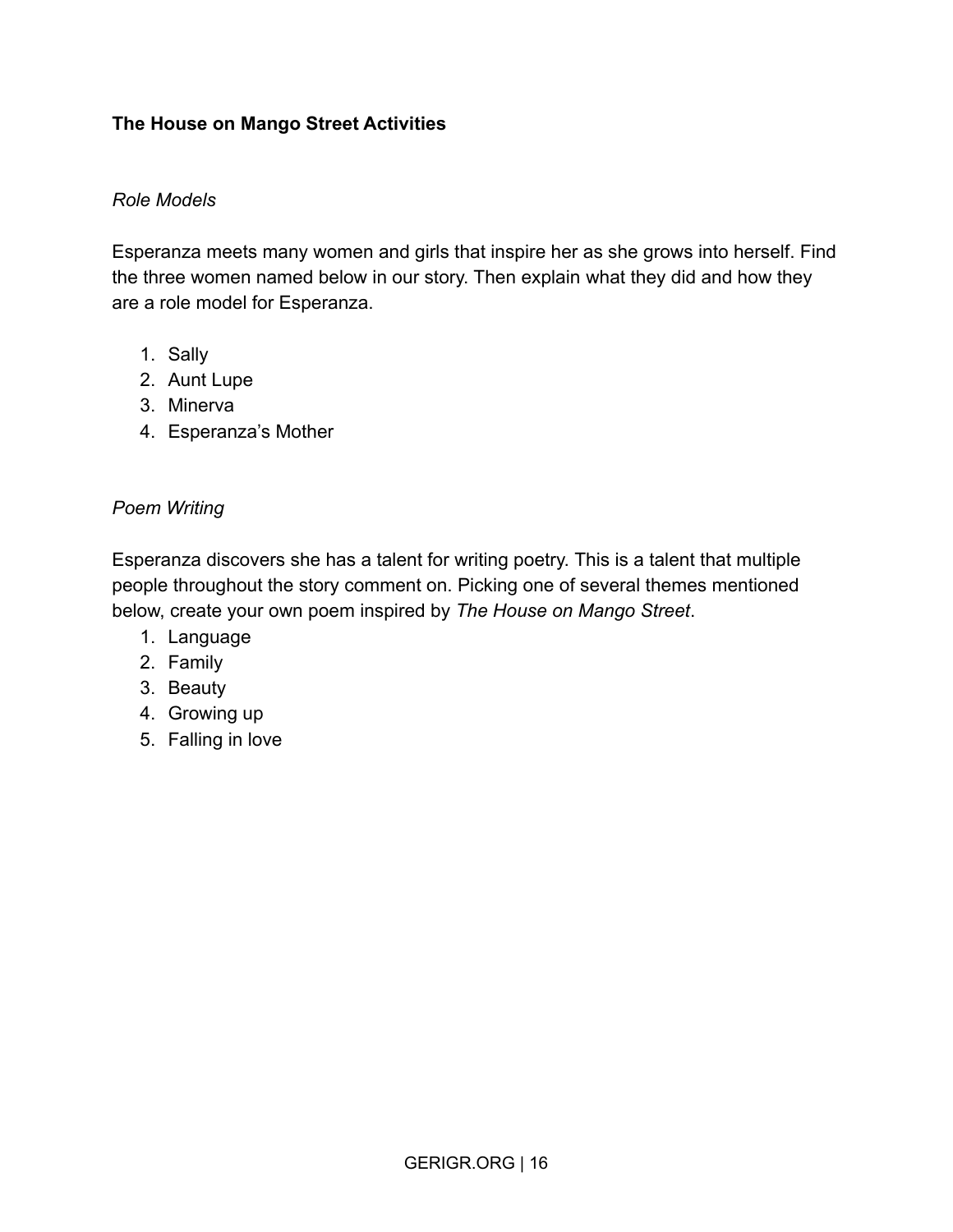# *Afar* by Leila del Duca, Kit Seaton

**Description:** Boetema discovers she can astrally project into new worlds and possess the bodies of people on other planets. At the same time, her troublemaker brother finds himself in a scary situation after eavesdropping on an illegal deal between business tycoons and their cyborg bodyguard. Boetema accidentally hurts someone while in another girl's body, and the siblings must work together to solve the problems they've created.

**Themes:** Girl empowerment, Healthy masculinity, Afrofuturism, Gender norms

# **Questions for Afar**

- 1. Inotu comes across a group of boys picking on Monkey. He decides to stand up to them, because Inotu has experienced bullying himself. Has there been a time you have experienced or seen someone being bullied? How did you react? What are ways you can support someone who is being harassed or bullied?
- 2. Botema and Inotu both reveal their secrets to each other because they value one another. Who is the person you can turn to when a secret feels overwhelming? When this happens, is there an adult in your life you can speak to?
- 3. Botema shares with Inotu a cultural story about Agama Wanwitu and its meaning. What are stories that come from your culture?
- 4. Botema begins to realize that her dreams allow her to enter into other worlds and other people's bodies. Is she disrespecting their boundaries by entering their bodies? Why or why not?
- 5. As a result of their travels and journey within the story, both Botema and Inotu go through some major changes. How are Botema and Inotu different from who they were at the start of their journey?
- 6. What makes Afar different from other mainstream books and comics?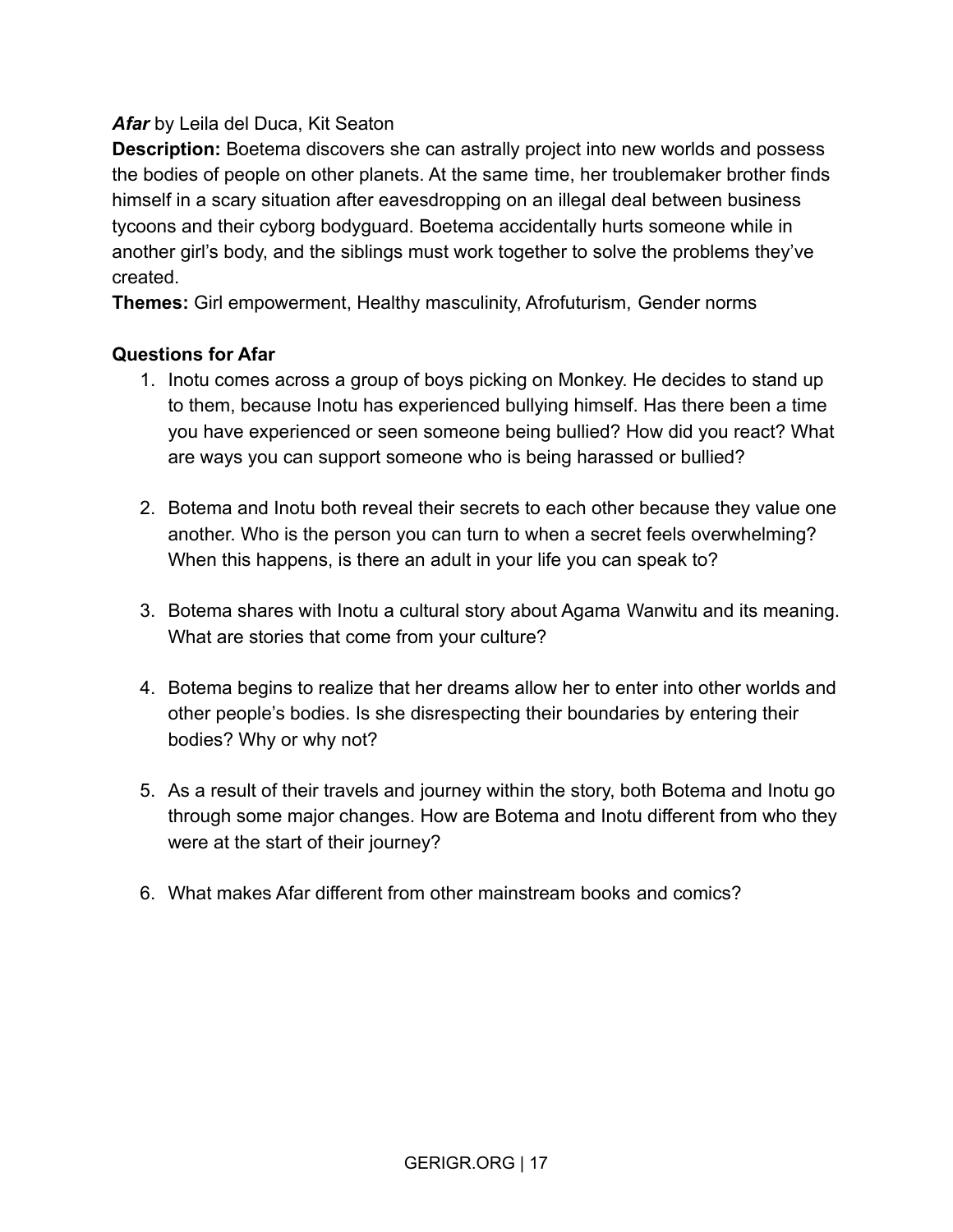# **Afar Activities**

#### *Dream Journal*

Inotu begins to journal as a way to practice his writing skills and cope with losing his friend. Begin your own journal by writing your day to day within it. Write in it as if you were addressing it to a friend who you haven't seen in a long time.

*Watch a Video*

Afar is a comic that would be classified as Afro-Futurism. To learn more about what Afrofuturism is, check out the Youtube channel Vox for their video called *Afrofuturism mixes sci-fi and social justice. Here's how it works.* The video covers the origins of Afrofuturism and what it means to have more inclusive stories.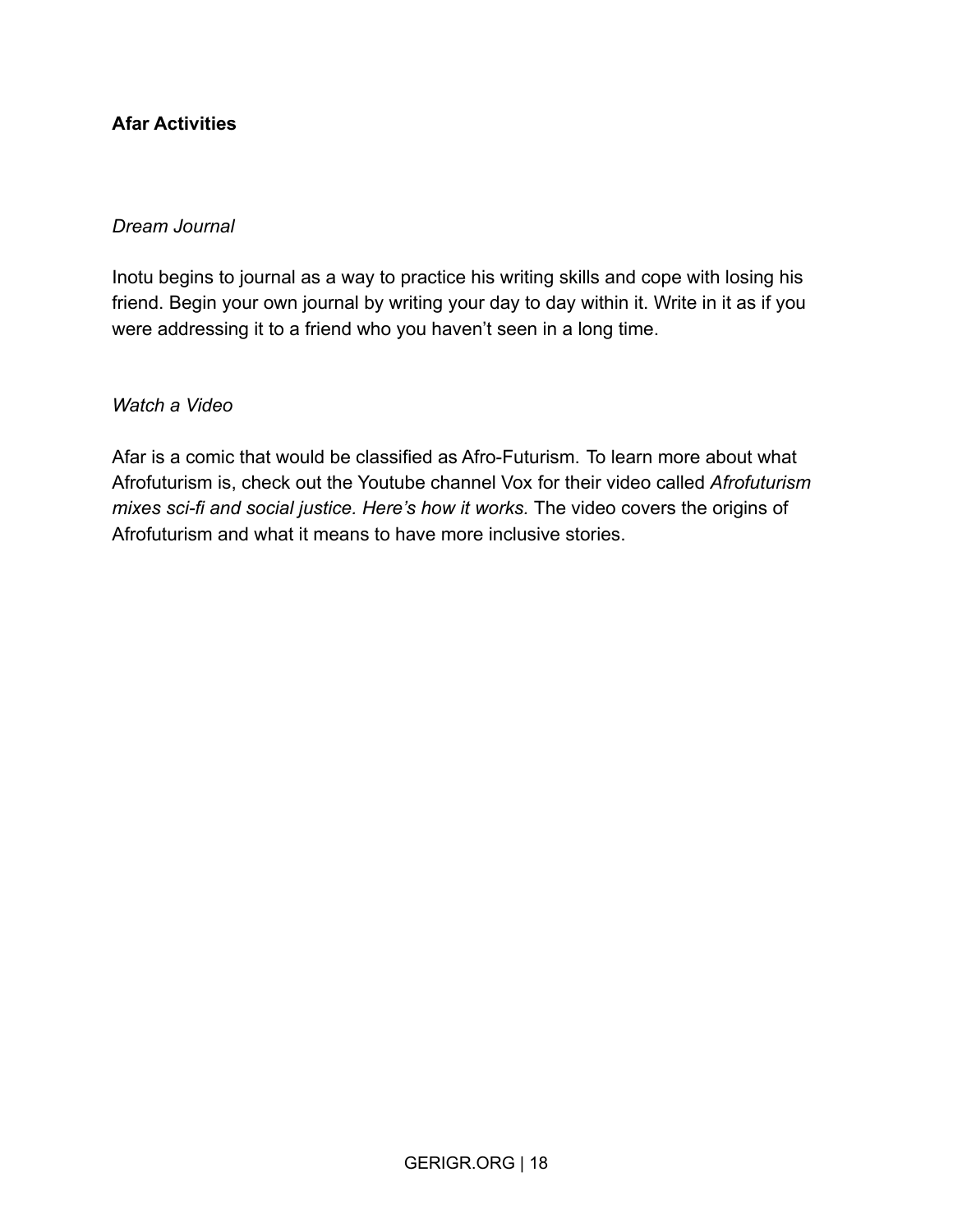# *Maybe He Just Likes You* by Barbara Dee

**Description:** For seventh-grader Mila, it starts with some boys giving her an unwanted hug on the school blacktop. A few days later, at recess, one of the boys (and fellow trumpet player) Callum tells Mila it's his birthday, and asks her for a "birthday hug." He's just being friendly, isn't he? And how can she say no? But Callum's hug lasts a few seconds too long, and feels…weird. According to her friend, Zara, Mila is being immature and overreacting. Doesn't she know what flirting looks like? But the boys don't leave Mila alone. On the bus. In the halls. During band practice, the one place Mila could always escape. It doesn't feel like flirting—so what is it? Thanks to a chance meeting, Mila begins to find solace in a new place: karate class. Slowly, with the help of a fellow classmate, Mila learns how to stand her ground and how to respect others and herself.

**Themes:** Girl empowerment, Sexual Harassment, Consent, Bullying

# **Questions for Maybe He Just Likes You**

- 1. How do you know when someone has crossed a boundary?
- 2. During Omi's birthday hug, the boys from the basketball team also join. How does everyone feel afterwards?
- 3. Why does Mila find comfort in wearing her green sweater? Who else "likes" Mila's sweater?
- 4. After the bus scene, Samira tells Mila that she shouldn't let the boys treat her that way. Was it Mila's fault for not saying anything? How would you have reacted?
- 5. Max tries to convince Mila to go tell the school counselor about her being bullied. Is Mila dealing with bullying or something else?
- 6. What happens when Mila tries to tell people about what's happening? How do they react?
- 7. In what ways does Mila's karate practice change her?
- 8. How does Ms. Fender react to what Mila tells her? What does she share with her?
- 9. What impact does Liana's talk have on Mila's decision?
- 10.What do you think about the community meeting? Do you feel like it was effective?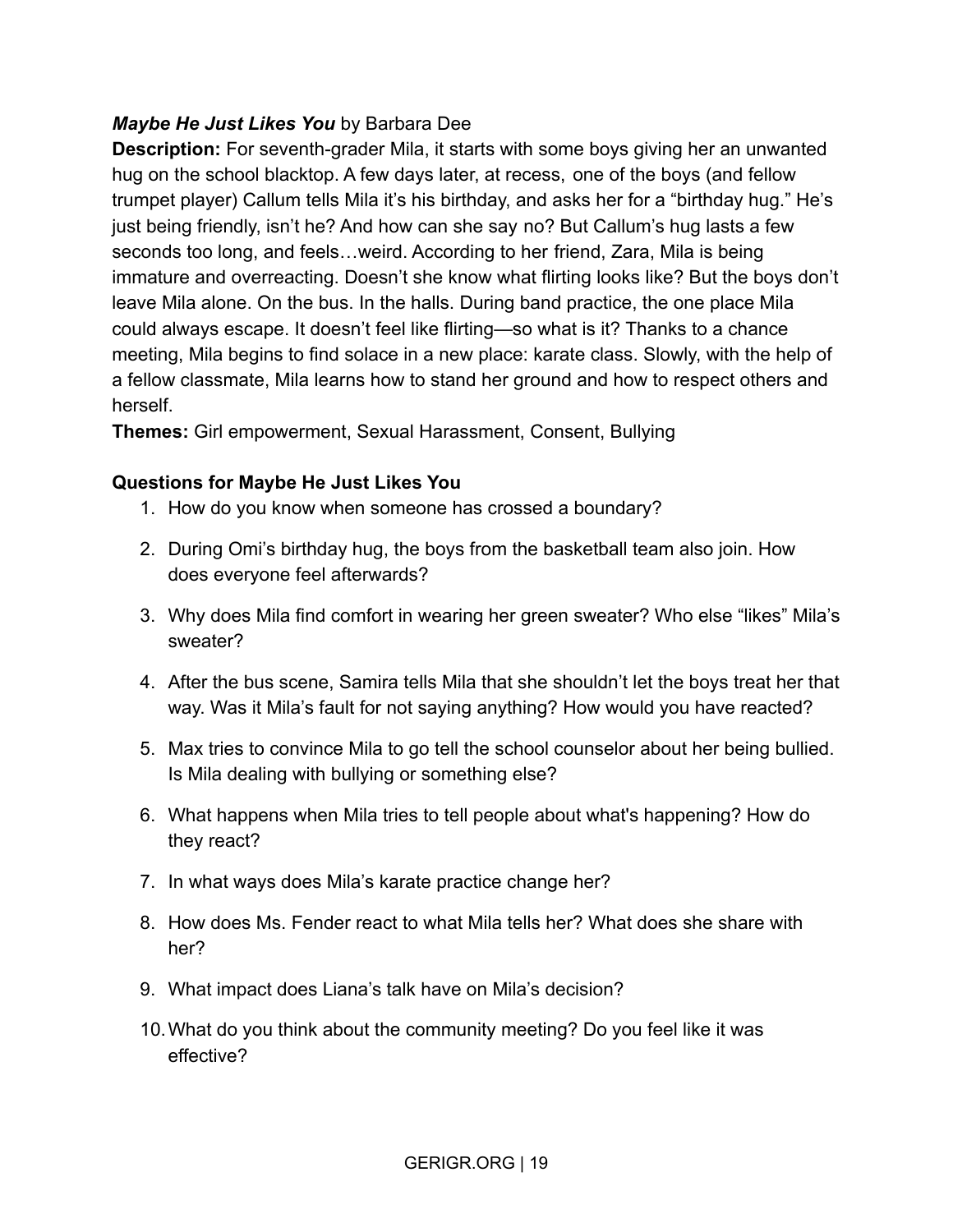# **Maybe He Just Likes You Activities**

#### *Video Time!*

Check out Amaze.orgs video called Communication and Consent on Youtube. This two minute video will discuss what healthy boundaries are, definitions of consent, and how to obtain consent from someone else. As you watch this video, think about the following

- 1. Do I respect people's boundaries?
- 2. How do I communicate when someone has crossed the line?
- 3. What does practicing consent every day look like?

#### *Finding Boundaries*

For this activity, caregivers and their child will be working together. Search through our story for all the times someone respected and disrespected boundaries.

Respecting Boundaries

- 1. Name the characters that respected the boundary.
- 2. How did they respect the boundary?
- 3. What about what they did tells you the boundary was respected?

#### Disrespecting Boundaries

- 1. Name the character that broke the boundary.
- 2. How did they disrespect the boundary set?
- 3. What tells you that it was disrespectful or harmful?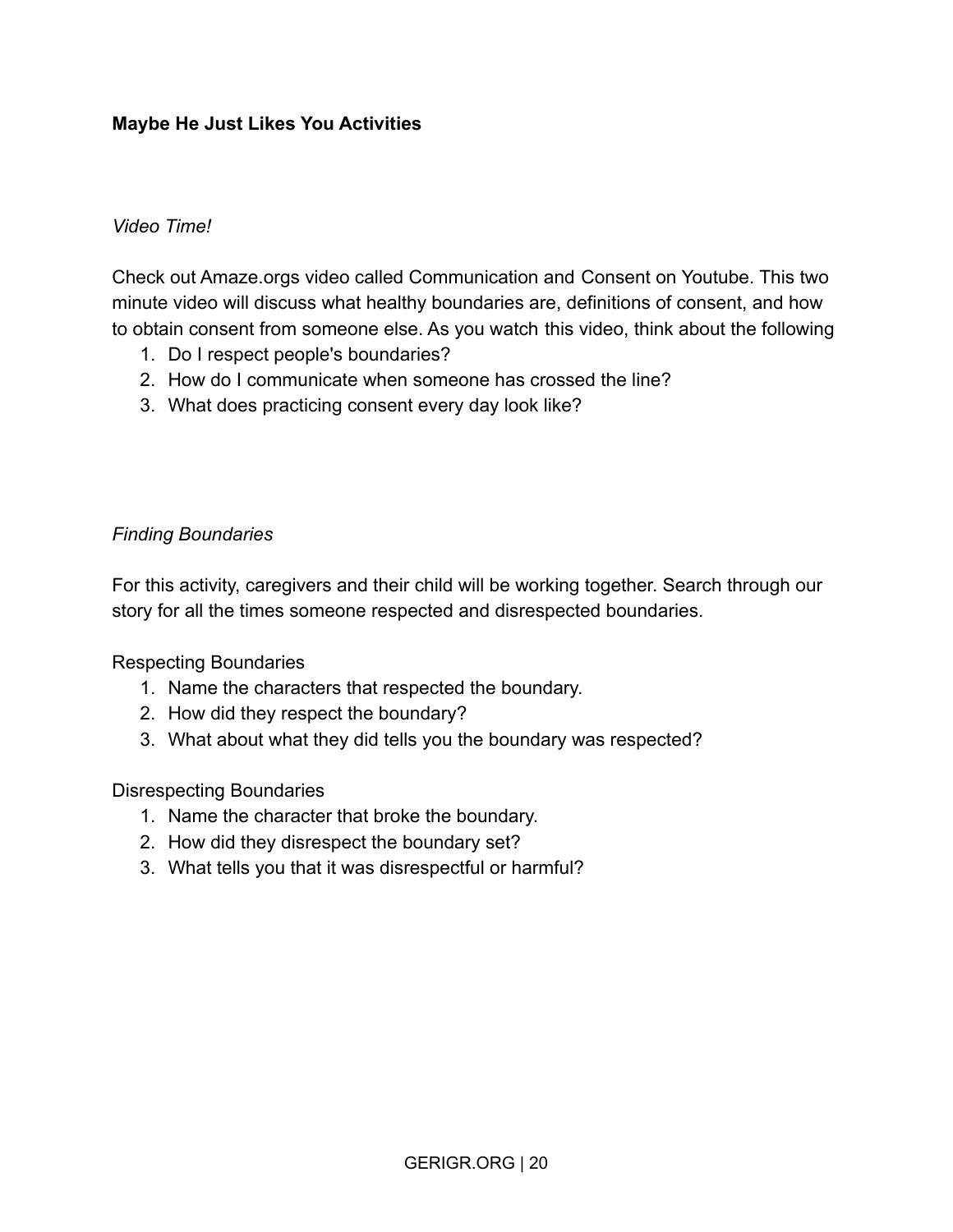# *Tight* by Torrey Maldonado

**Description:** Lately Bryan's been feeling it in all kinds of ways. He knows what's tight for him in a good way—reading comics, drawing superheroes, and hanging out with no drama. But drama's hard to escape where he's from, and that gets him wound up tight. And now Bryan's new friend Mike is challenging him to have fun in ways that are crazy risky. At first, it's a rush following Mike, hopping turnstiles, subway surfing, and getting into all kinds of trouble. But Bryan never feels right acting wrong. So which way will he go when he understands that drama is so not his style? Fortunately his favorite comic heroes shed light on his dilemma, reminding him that he has power—the power to choose his friends and to stand up for what he believes is right. **Themes:** Peer Pressure, Toxic Masculinity, Bullying

# **Questions for Tight**

- 1. What is Bryan's first impression of Mike?
- 2. What is different about Mike's home life compared to Bryan's?
- 3. How do different characters use the word soft? What are they referring to when they say it?
- 4. How does Bryan change after Pa is arrested?
- 5. Why is Bryan afraid to tell Mike what he thinks about Little Kevin joining them for "train surfing"?
- 6. What does Bryan's Pa say jail is like?
- 7. How does Bryan's time away from Mike affect him?
- 8. What is the reason why Ma wanted Bryan to be friends with Mike?
- 9. How could Bryan have handled the fight with Mike differently?
- 10.Bryan often felt pressured to do things by his friends. Can you relate to that?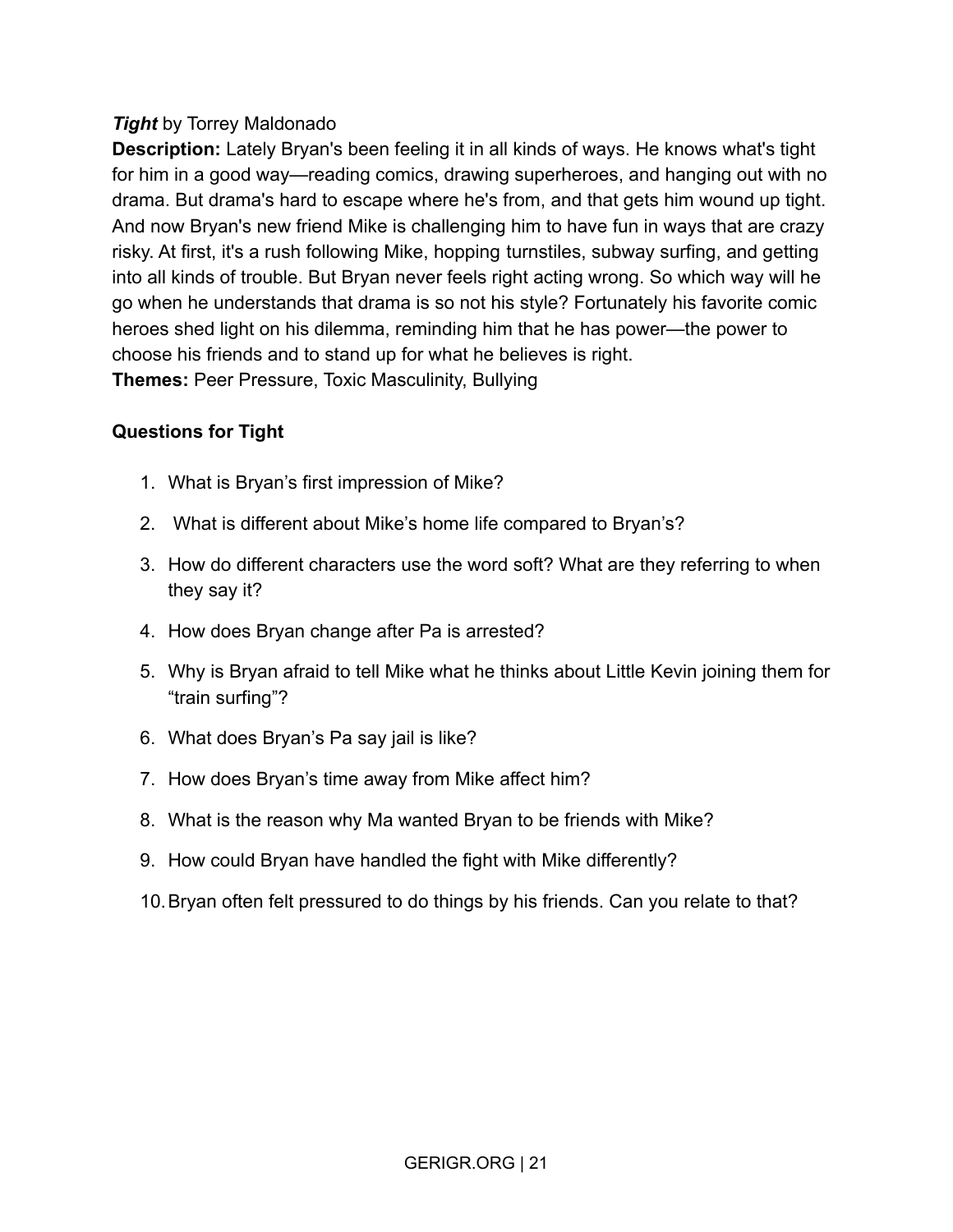# **Activities for Tight**

# *Finish the Story*

Our story ends with Bryan promising himself that he will think before he acts. Write what your own version of how you think Bryan and Mike's conversation will go. Consider the following questions as you write your story:

- 1. Where will the conversation take place?
- 2. How will Mike react to seeing Bryan again?
- 3. Do Bryan and Mike remain friends?

#### *The Box*

In our story we see Bryan struggle with peer pressure from other boys his age. He has a fear of being labeled soft. Together with your youth, this activity is going to interrogate Bryan's fears of being called soft.

- 1. Create two boxes and label one cool and the other soft.
- 2. In the box labeled soft, place examples from our story of characters being called that.
- 3. In the box labeled cool, place all the things that received praise from characters.
- 4. Look through both boxes, but especially the soft box, and talk about
	- a. Why was it called soft?
	- b. Is it a bad thing?
	- c. Does it really belong in this box?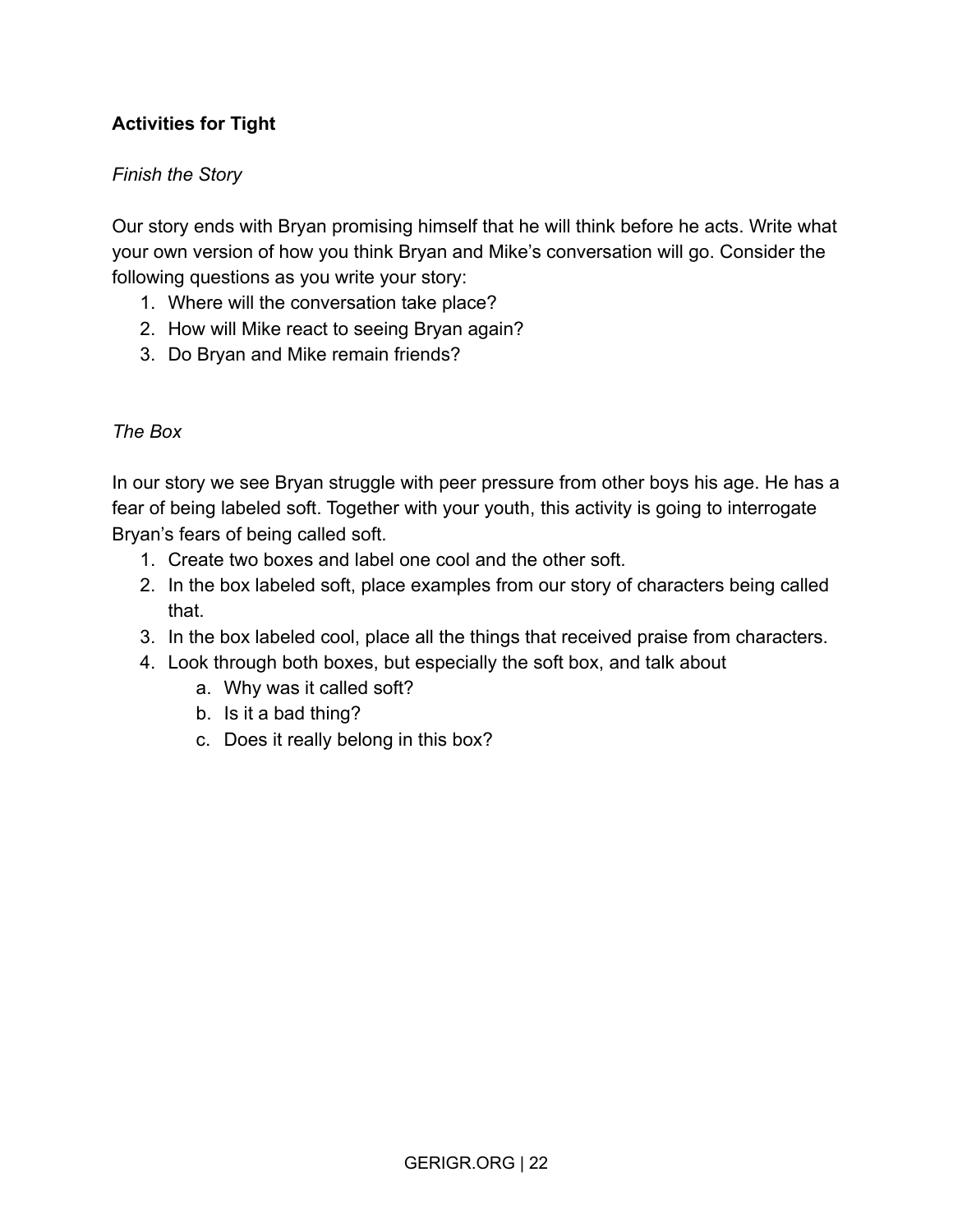# *The Prince and The Dressmaker* by Jen Wang

**Description:** Paris, at the dawn of the modern age:

Prince Sebastian is looking for a bride―or rather, his parents are looking for one for him. Sebastian is too busy hiding his secret life from everyone. At night he puts on daring dresses and takes Paris by storm as the fabulous Lady Crystallia―the hottest fashion icon in the world capital of fashion! Sebastian's secret weapon (and best friend) is the brilliant dressmaker Frances―one of only two people who know the truth: sometimes this boy wears dresses. But Frances dreams of greatness, and being someone's secret weapon means being a secret. Forever. How long can Frances defer her dreams to protect a friend?

**Themes:** Gender Norms, Toxic Masculinity, Bullying

# **Questions for Prince and The Dressmaker**

- 1. A lot of effort goes into making sure there is a lot of mystery around Frances' new client. Why do you think Prince Sebastian felt the need to keep everything a secret?
- 2. What does Frances do to make Sebastian feel safe?
- 3. In what ways do art and fashion allow Sebastian to express himself? What are the differences between Sebastian and Lady Crystallia's behaviours?
- 4. After an extremely hard day, Prince Sebastian needs to let off some steam as Lady Crystallia with Frances. While out they run into Mr. DeFreines. What part of their interaction tells you that Lady Crystallia and Frances are comfortable? (Refer back to page 89 if you need help remembering)
- 5. After their run-in with Mr. DeFreines, how did Peter Trippley help the two out?
- 6. When the King falls ill, Sebastian feels the weight of the crown more than ever. How does this pressure and his secret hurt the people closest to him?
- 7. Why was it harmful for Prince Marcel to reveal Sebastian's secret?
- 8. When Lady Crystallia was revealed in the courts, their father originally turned away from them. But at the fashion show the King told Frances "When I first learned the truth about Sebstian, I thought his life would be ruined. But seeing you, I realized everything would be fine. Because someone still loved him." How can acceptance help others in the real world, outside of fairy tales?